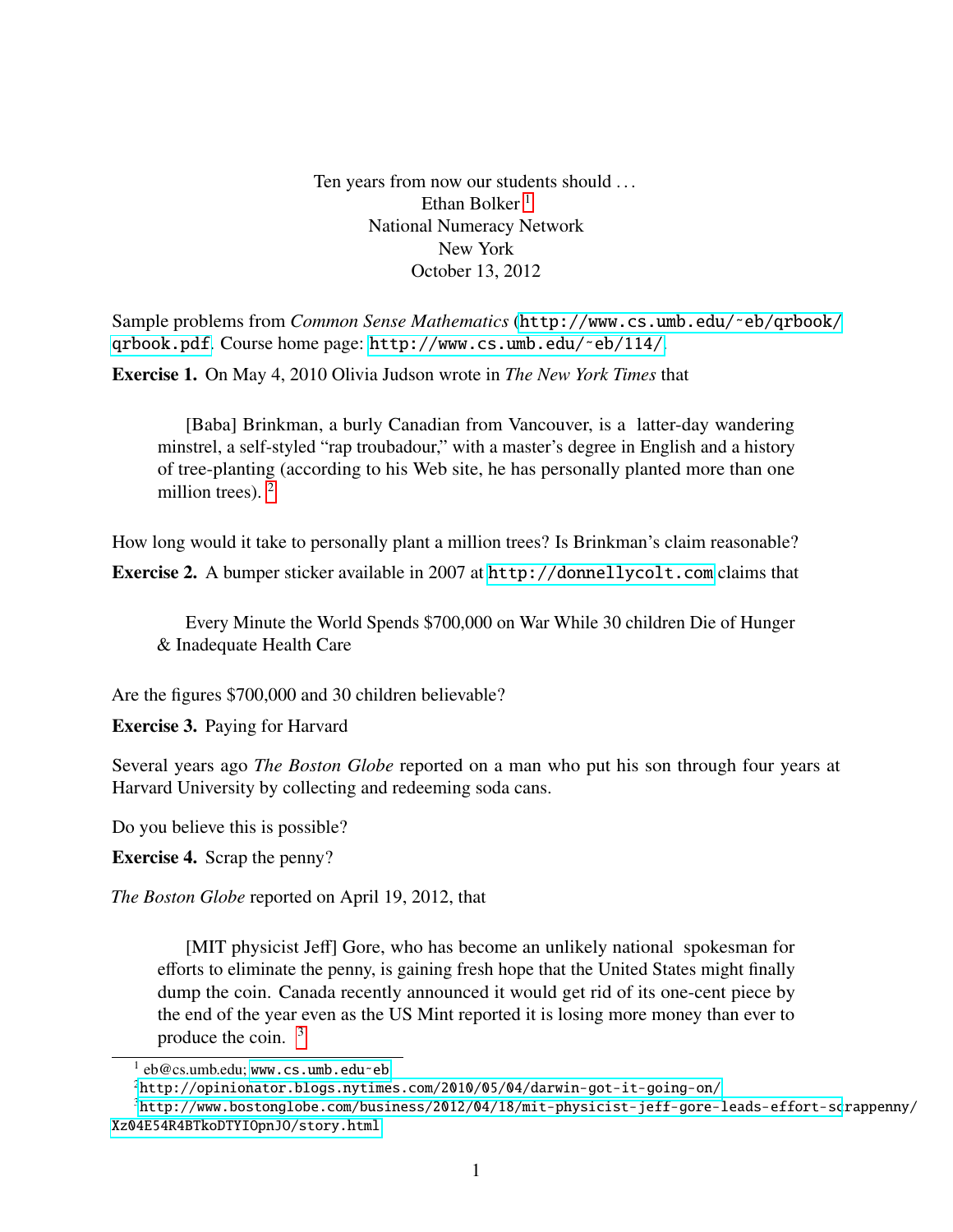These graphs accompanied the article:



- (a) Use data you find in the graphs to estimate the number of pennies minted in 2011.
- (b) The print version of the article says that 4,829 million pennies shipped in 2011. Is that answer consistent with your estimate?
- (c) How can you tell from the graphs *without doing any arithmetic* that there were fewer pennies minted in 2009 than in 2008?

Exercise 5. How long is a microcentury?

The mathematician John von Neumann is often identified as the source of the fact that a 50 minute lecture is about a microcentury.

- (a) Check this fact by doing your own arithmetic.
- (b) What are the absolute and relative errors in the "about"?
- (c) If you could listen to lectures one after another day in day out for a century about how many would you hear?
- (d) Estimate how many years it would take for professors at your school to have delivered a century's worth of classes. (Don't assume the classes were back to back year 'round.)

Exercise 6. Gaming the system

In the *Chess Notes* column in *The Boston Globe* on Tuesday, March 10, 2008 Harold Dondis and Patrick Wolff wrote that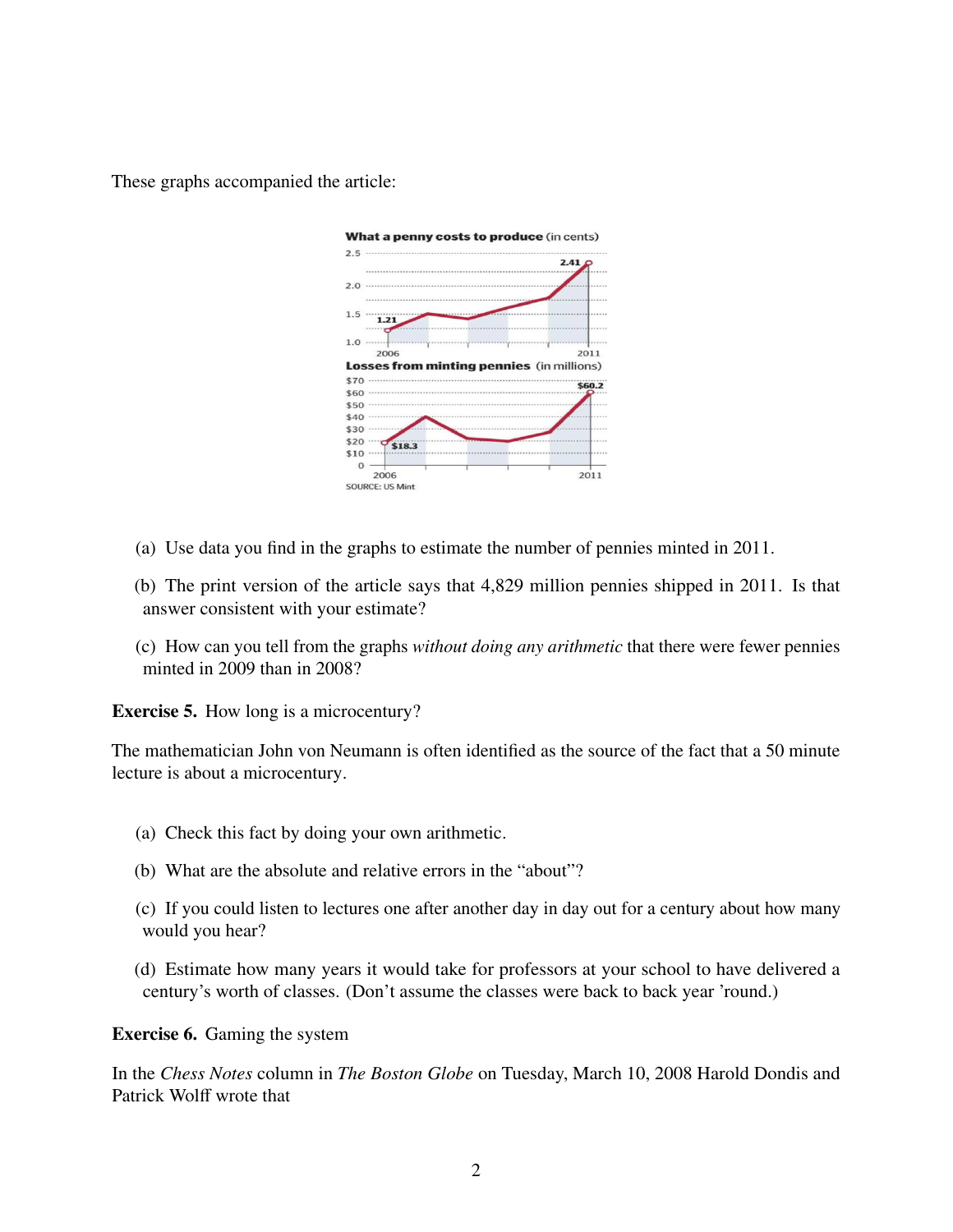. . . the sensation of the [Amateur East] tourney was the team with the highest score, GGGg (no relation to the song Gigi but standing for the three Grandmasters and one future Grandmaster.) The players were our Eugene Perelshteyn, Roman Dzindzichasvili, Zviad Izoria, all Grandmasters, and 5-year-old Stephen Fanning who rounded out the team. Was this a valid lineup? Well, yes, it was. The rules of the Amateur provide that the average rating of a team could not exceed 2200. GGGg's three Grandmasters were well above that, but Stephen Fanning . . . had a current rating of 178, which brought the average rating to 2017.

The Grandmasters of GGGg . . . delivered wins, while their fourth board, who would have won the prize as the cutest chess player (if the sponsors had had the foresight to establish such a prize) struggled to make legal moves, sometimes failing to do so. Naturally, there followed an extensive debate as to whether the victorious ensemble had gamed the system.

- (a) If the three Grandmasters had the same rating, what would it have been?
- (b) Did GGGg game the system?
- (c) How might the tourney organizers change the rules to prevent this kind of team from winning?

Exercise 7. Household income in the United States

The histogram in the following figure <sup>[4](#page-2-0)</sup> shows the percentage of the population in income groups \$10,000 increments apart, except for the furthest two right columns which correspond to increments of \$50,000. The data are from 2005.



(a) Enter the data in an Excel spreadsheet.

(b) Build a histogram in Excel that comes as close as possible to matching the one in wikipedia. Display it two ways, with and without the phony three dimensional effect.

<span id="page-2-0"></span><sup>4</sup> From [http://en.wikipedia.org/wiki/Household\\_income\\_in\\_the\\_United\\_States](http://en.wikipedia.org/wiki/Household_income_in_the_United_States))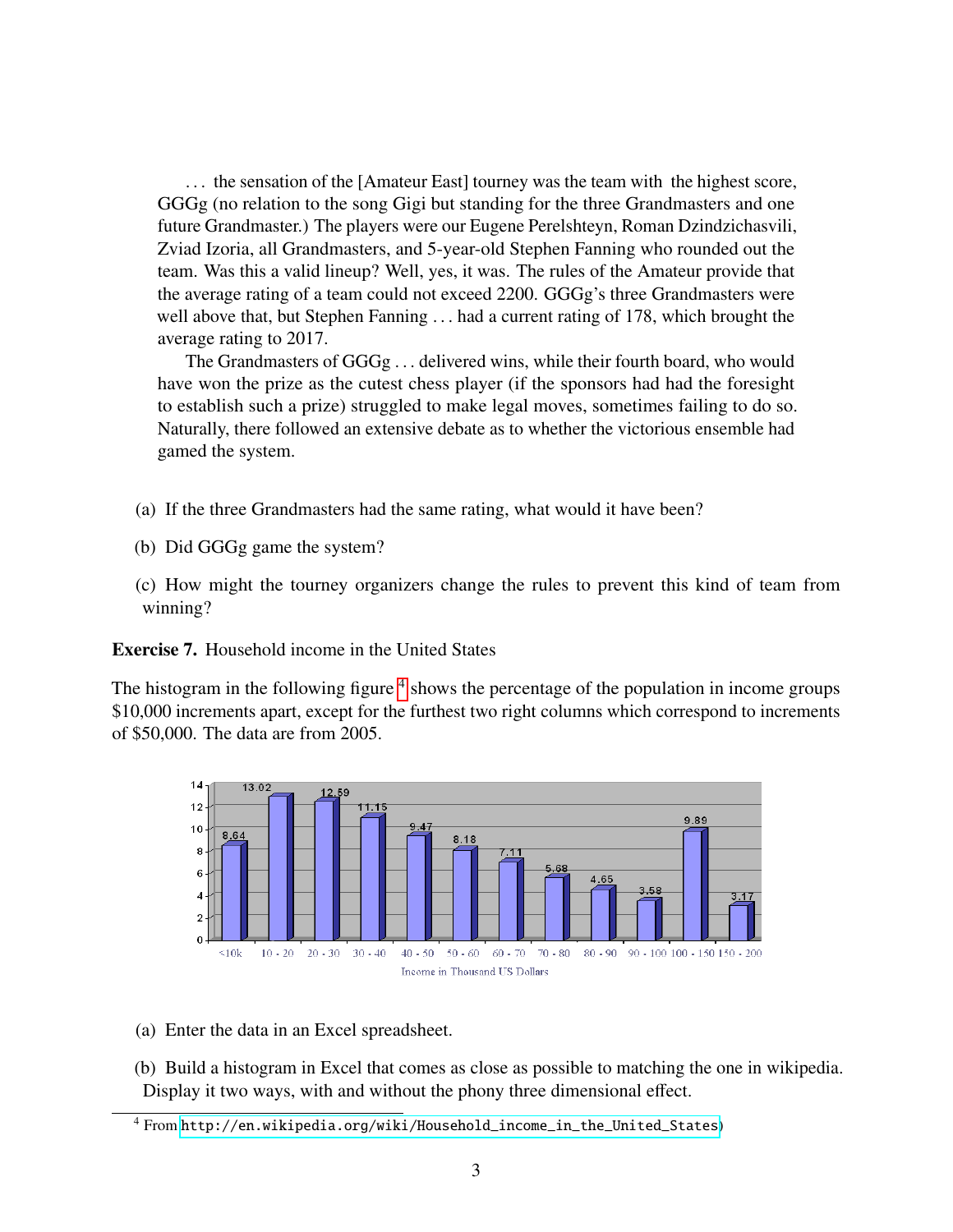- (c) Do the percentages sum to 100%? If not, what might explain the discrepancy?
- (d) Estimate mean, median and modal household income. Then discuss how your answers compare to the corresponding figures in wikipedia.

You can find the raw data at the US Census 2006 Economic Survey ([http://pubdb3.census.](http://pubdb3.census.gov/macro/032007/hhinc/new06_000.htm) [gov/macro/032007/hhinc/new06\\_000.htm](http://pubdb3.census.gov/macro/032007/hhinc/new06_000.htm)) but you should not need it to work this exercise.

Exercise 8. When you apply the brakes in a Toyota Prius the car uses some of the energy of the forward motion to recharge the battery. The figure shows how the dashboard displays a little car icon each time that recharging has collected 50 watt-hours. The figure shows nine of those icons. [5](#page-3-0)

| $\bullet$ Consumption<br>Sollh Regenerated |          |                          |        |                | <b>OUTSIDE</b><br><b>TEMP</b><br>$-100 -$ | 79 °F<br><b>MPG</b>     |
|--------------------------------------------|----------|--------------------------|--------|----------------|-------------------------------------------|-------------------------|
|                                            |          |                          |        |                | - 75 -<br>$-50-$                          |                         |
|                                            | ⊕<br>۰   | ♠<br>۰                   | ⊕<br>۰ | ⊕<br>٠<br>۰    | - 25 -                                    |                         |
| 30 <sub>min</sub> 25<br>Energy             | 20<br>15 | <b>AVERAGE</b><br>. OMPG | 10     | ś<br>293 miles | -0                                        | <b>Current</b><br>Reset |

- (a) Estimate the energy equivalent of each icon in gallons of gasoline.
- (b) Estimate the dollar value of that gasoline.
- (c) Compare your estimate to the dollar value of 50 watt-hours of electricity in your house (what it would cost to keep a 100 watt bulb on for half an hour).
- (d) Discuss the value of the display.

Exercise 9. Well, maybe.

Explain the joke in this cartoon from <http://xkcd.com/>.

<span id="page-3-0"></span><sup>&</sup>lt;sup>5</sup>The image is from http://nudges.wordpress.com/2008/05/11/does-the-prius-fuel-gauge-change-driving-habits with permission. The text there is interesting too.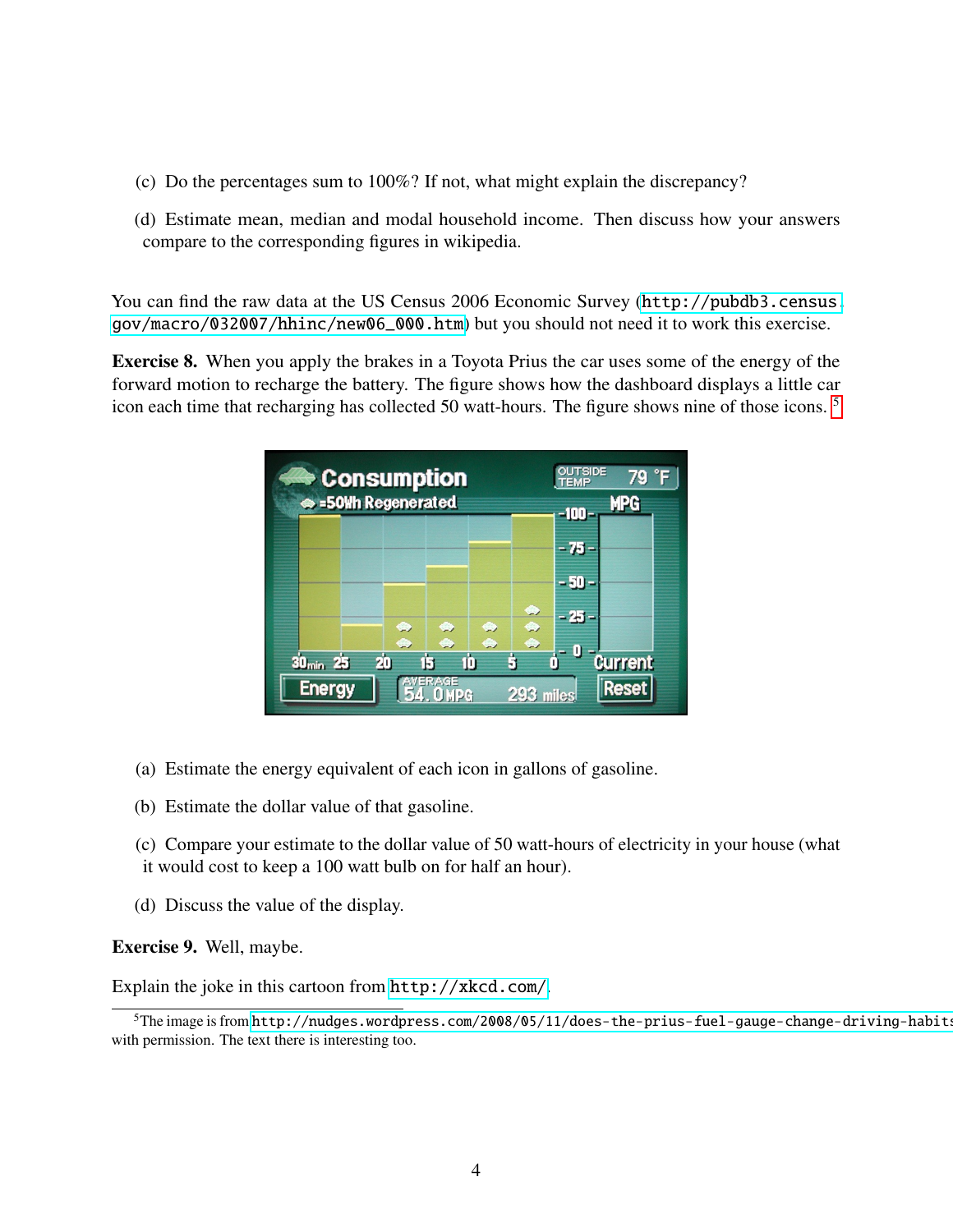

Exercise 10. *Educating mothers saves lives, study says*

From *The Boston Globe*, September 17, 2010

By using statistical models, the researchers found that for every extra year of education women had, the death rate for children under 5 dropped by almost 10 percent. In 2009, they estimated that 4.2 million fewer children died because women of childbearing age in developing countries were more educated.

In 1970, women aged 18 to 44 in developing countries went to school for about two years. That rose to seven years in 2009. [6](#page-4-0)

- (a) How much did the death rate for children under 5 decline from 1970 to 2009?
- (b) Build as much as you can of the exponential model implicit in this quotation. What are the independent and dependent variables? What is the annual relative change?

Exercise 11. Average household credit card debt.

On May 5, 2011 the Boston Metro (a free daily paper available at subway stops) carried an advertorial that read (in part)

Every three minutes another person falls behind on credit card debt. ... [T]he growing mountain of consumer debt [now] stands at \$2.17 trillion.

along with the graph below<sup>[7](#page-4-1)</sup>.

<span id="page-4-0"></span><sup>6</sup>[http://www.boston.com/news/world/europe/articles/2010/09/17/educating\\_mothers\\_saves\\_](http://www.boston.com/news/world/europe/articles/2010/09/17/educating_mothers_saves_lives_study_says/ ) [lives\\_study\\_says/](http://www.boston.com/news/world/europe/articles/2010/09/17/educating_mothers_saves_lives_study_says/ )

<span id="page-4-1"></span><sup>&</sup>lt;sup>7</sup>That graph comes from <http://chartingtheeconomy.com/?p=1174=1> where the U.S. Federal Reserve is indicated as the data source. The actual Metro article used a redrawing of the same graph.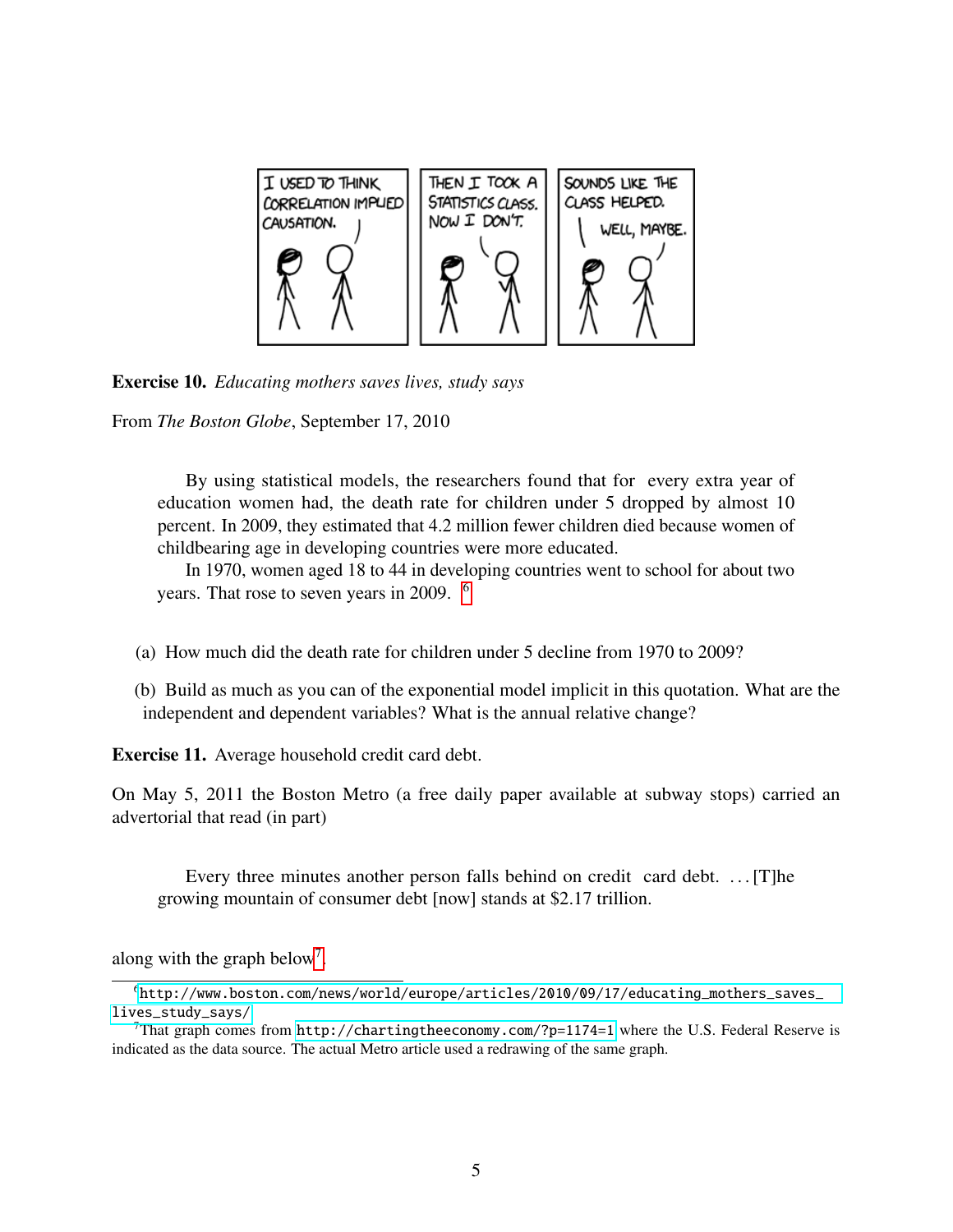

- (a) What's an advertorial?
- (b) Is the claim that "every three minutes another person falls behind . . . " reasonable?
- (c) Is the \$2.17 trillion figure in the quotation consistent with the numbers in the graph?

(d) Which average household credit card debt is plotted on the vertical axis – the mean, the median or the mode? (Explain why you think so.)

(e) The data points since 1989 show approximately linear growth. Estimate the slope of the regression line (trendline), in dollars per household per year. (If you had the numbers in a spreadsheet you could ask Excel for that slope, but you can get a reasonable estimate from the picture.)

(f) Use your answer to the previous part of the problem to predict average household credit card debt for the years 2011 and 2019. How reliable do you think your predictions are?

Exercise 12. *Possible cut to beach testing a health threat, critics say*

In an article in *The Boston Globe* reprinted from the *Washington Post* on March 4, 2012 you could read that

The average citizen visits a coastal shore, Great Lake, or river about 10 days a year, according to a federal estimate . . .

About 3.5 million people each year get sick enough to be nauseated or get diarrhea after splashing in water containing harmful bacteria, according to an Environmental Protection Agency estimate. [8](#page-5-0)

<span id="page-5-0"></span> $^8$ [http://www.bostonglobe.com/news/nation/2012/03/04/elimination-funding-for-beach-contam]( http://www.bostonglobe.com/news/nation/2012/03/04/elimination-funding-for-beach-contamination-monitoring-could-health-hazard-environmentalists-say/9sGB4SzlU2m3CvM6jaINhN/story.html )ination-monit $\cdot$ [9sGB4SzlU2m3CvM6jaINhN/story.html]( http://www.bostonglobe.com/news/nation/2012/03/04/elimination-funding-for-beach-contamination-monitoring-could-health-hazard-environmentalists-say/9sGB4SzlU2m3CvM6jaINhN/story.html )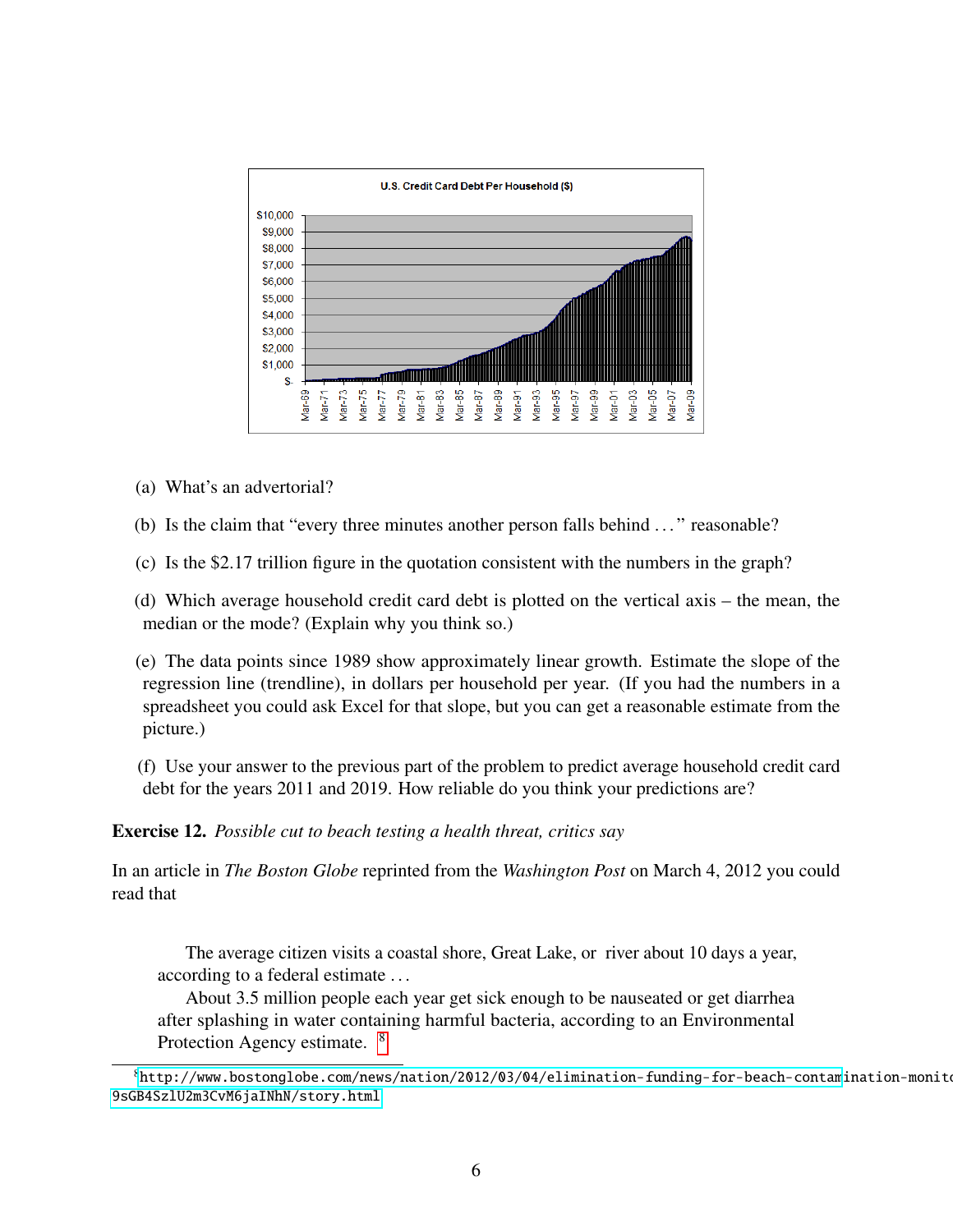What is the probability that a visit to the beach will make you sick?

Exercise 13. Misinformation on the web

From <http://www.numbersplanet.com/>, a discussion about Powerball drawings and statistics about odd numbers drawn compared to even numbers drawn.

4180 Odd numbers have been drawn, and 4178 Even numbers have been drawn. 6 Even / 0 Odd Drawings: 17 5 Even / 1 Odd Drawings: 127 4 Even / 2 Odd Drawings: 331 3 Even / 3 Odd Drawings: 431 2 Even / 4 Odd Drawings: 353 1 Even / 5 Odd Drawings: 118 0 Even / 6 Odd Drawings: 16 The important statistic is the 3 Even / 3 Odd: 431 statistic ... [t] elling you that you should be playing six numbers that has a 3 Even and 3 Odd number combination.

- (a) Plot the data and show that it approximates the normal bell curve, as it should.
- (b) Criticize the argument suggesting that you should always bet on a three even three odd combination.
- (c) Fix the author's grammar.

## Exercise 14. Breast cancer screening.

In his *Chances Are* blog in *The New York Times* on April 25, 2010 Steven Strogatz wrote about a diagnostic puzzle presented to several doctors:

The probability that [a woman in this cohort] has breast cancer is 0.8 percent. If a woman has breast cancer, the probability is 90 percent that she will have a positive mammogram. If a woman does not have breast cancer, the probability is 7 percent that she will still have a positive mammogram. Imagine a woman who has a positive mammogram. What is the probability that she actually has breast cancer?

[When 24 doctors were asked this question], their estimates whipsawed from 1 percent to 90 percent. Eight of them thought the chances were 10 percent or less, 8 more said 90 percent, and the remaining 8 guessed somewhere between 50 and 80 percent. Imagine how upsetting it would be as a patient to hear such divergent opinions. [9](#page-6-0)

<sup>. . .</sup>

<span id="page-6-0"></span><sup>9</sup>[http://opinionator.blogs.nytimes.com/2010/04/25/chances-are/]( http://opinionator.blogs.nytimes.com/2010/04/25/chances-are/ )